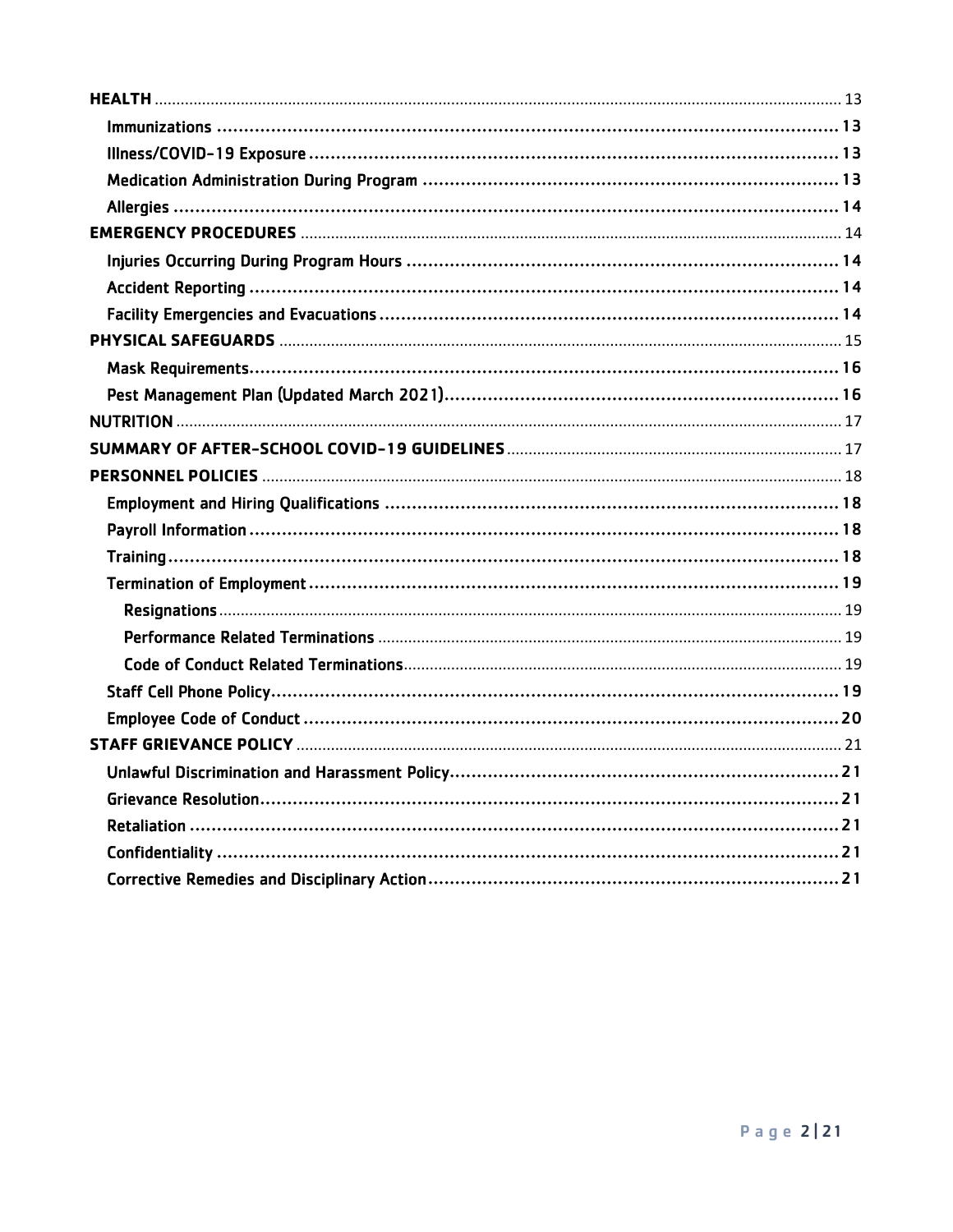# **ABOUT THE YMCA**

The YMCA is a non-profit organization that is supported solely by the community members who choose to join and take part in the many programs and activities that we offer. A portion of our support comes from grants, the United Way and from the generosity of individuals and businesses who choose to make individual contributions.

# <span id="page-2-0"></span>**YMCA CHILD CARE GOALS**

- i) To provide a fun, safe and positive environment for children during the hours after school while their parents are at work.
- ii) To help children develop to their fullest potential by:
	- Encouraging positive interpersonal relationships with peers and staff members;
	- Following the YMCA core values of respect, responsibility, honesty and caring; and
	- Encouraging healthy lifestyle habits by participating in regular physical activity and promoting healthy eating habits.

# <span id="page-2-1"></span>**CONFIDENTIALITY AND INFORMATION DISCLOSURE**

The YMCA will ensure the confidentiality of all records pertaining to children enrolled in its programming. Files containing confidential information will be secured and are accessible only to programming staff to help care for the child. Records will only be open to disclosure to the extent required by state or federal law. Parents may request to review their child's record.

The YMCA will request consent from parents to use photographs or video recordings to potentially promote the program in the local newspaper, on the Y's website, etc. Parents should notify the childcare coordinator if any custody or other issue prevents the publication of their child's image.

# <span id="page-2-2"></span>**PROGRAM ADMISSION/WITHDRAWAL OF CHILDREN**

#### <span id="page-2-3"></span>Enrollment

Children 6 through 11 years of age are eligible to register for the Y's childcare programming.

The enrollment process can be completed online at [www.elkinsymca.com.](http://www.elkinsymca.com/) Parents can also choose to complete a paper copy of the enrollment form, which is available online or at the member services desk. Completed paper applications should be submitted to the member services desk together with an up to date well check/immunization record.

Children may not begin attending the program until they are officially registered and have provided wellcheck/immunization records.

Due to DHHR licensing requirements, there is a limited number of spots available. If spots are not available, parents may request to be added to a wait list and will be notified when a spot becomes open.

#### <span id="page-2-4"></span>Online Registration Process

To register online, you must have an account in our online system available on www.elkinsymca.com. On the Y's website, go to the page 'programs' then select 'childcare' and 'after-school care'. You can access the online system at the bottom of that page.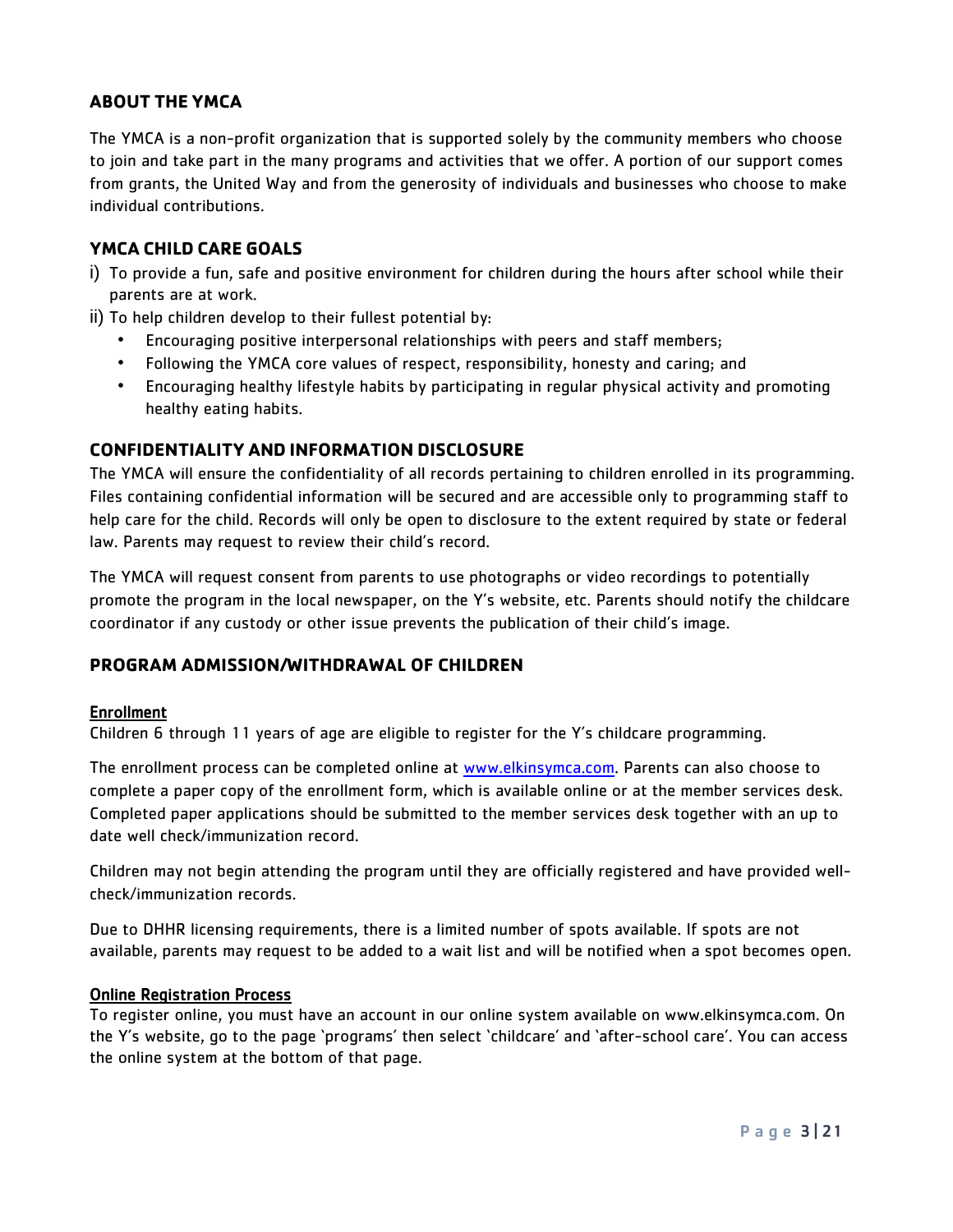If you have never been a member or registered for a Y program before, you will need to set up an account.

# Existing Members

In order to successfully complete your online account set-up, our system must have your correct birth date and zip code on file. If this information is not in our database, you will need to call the Y at 304- 636-4515 or visit the front desk and provide staff with this information in order to gain access to your online account.

- 1. From the program page, click "Find My Account"
- 2. Enter the last name, birth date (MM/DD/YYYY format), and zip code associated with your YMCA account and click submit.
- 3. Verify your account with either the email address, or billing method information, on file with your YMCA account. NOTE: If you do not have an email on file with your member record, or if your email address is associated with more than one membership record, your online account will not be able to be verified via email and you will need to call the front desk at 636-4515 to complete this process. We recommend that you do not create a new account as it will create a duplicate record and will not be synced with your existing YMCA account.
- 4. If you choose to verify your account using your billing information, you will be prompted to create your online account by entering an email address and choosing a password in the next pop-up screen.
- 5. If you choose to verify your account using your email address, a password re-set link will be sent to your account email address. Follow the link in the email to set your account password and complete the online activation process. Now you can login and begin searching and registering for programs.

#### Non-Members

- 1. Select the "Sign Up" option.
- 2. Click on the non-member membership type.
- 3. Complete the information form with YOUR contact information. At the bottom of the screen, you will be able to save your non-member record with the option of adding additional children who you will be registering in programming.
- 4. Once you have finished adding individuals to your account, click next.
- 5. You will be prompted to enter an email and select a password on the next screen to complete the creation of your YMCA online account. You can now begin to search and register for programs.

# Please note - If you are registering your child for a program, please access your account or set up an account in your name as the primary adult. You can then add your child to your account.

#### <span id="page-3-0"></span>Enrollment Options

Enrollment is accepted monthly up until the enrollment deadline (the week before each month). Parents may enroll their children for one or more months.

#### <span id="page-3-1"></span>Changes to Enrollment

Changes to enrollment can be made monthly. As staffing and supplies are coordinated based on enrollment and spots are limited, fees are non-refundable after the 1st of each month. We are unable to offer credits or refunds for days that your child is scheduled but does not attend the program.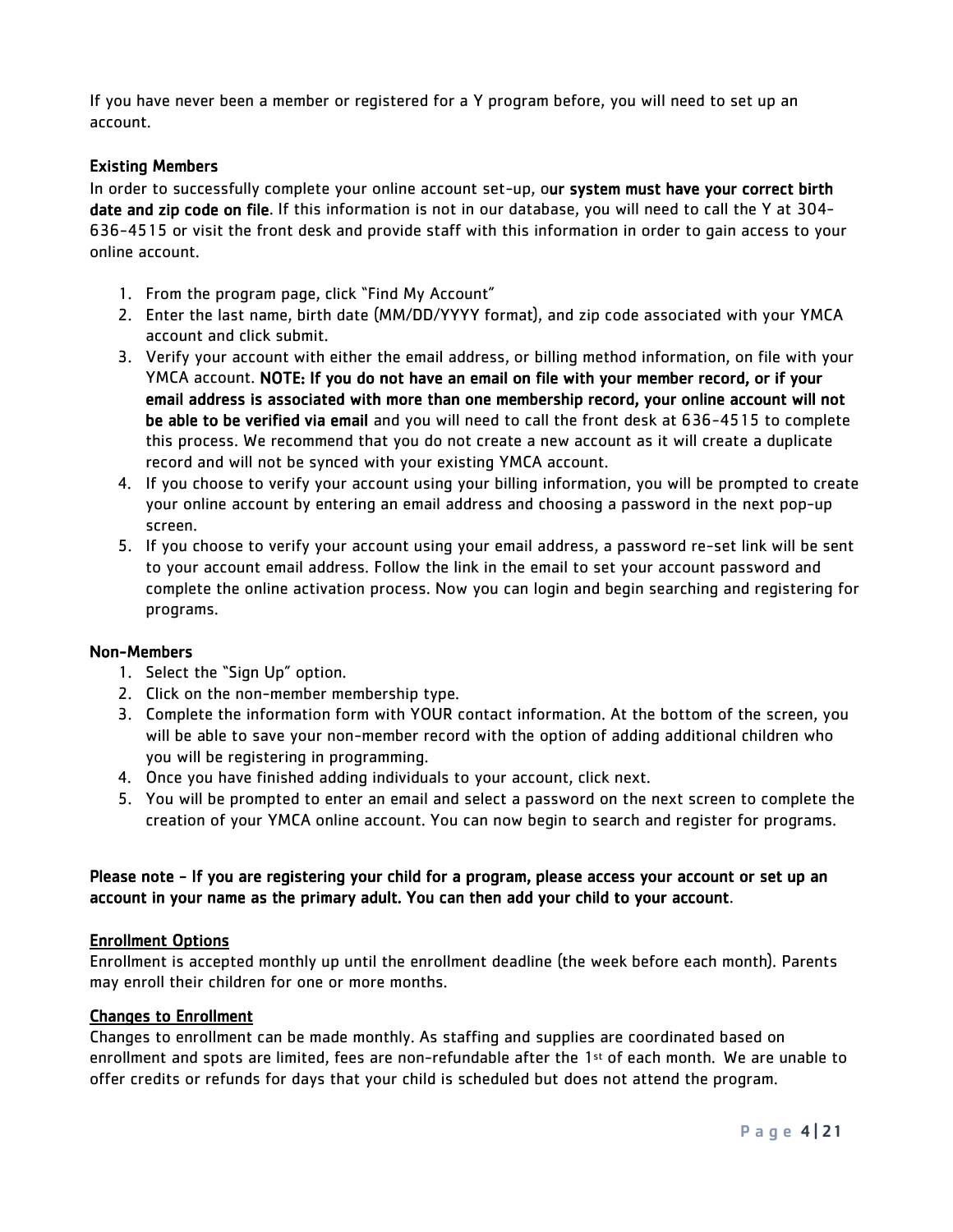# <span id="page-4-0"></span>Withdrawal from Program

Parents should contact the after-school coordinator to withdraw their child from the program. Enrollment from the afterschool program will take effect the  $1<sup>st</sup>$  day of the new month.

# <span id="page-4-1"></span>**FEE PAYMENT**

Fees are due the 1st of each month and can be paid the following ways:

- Online at www.elkinsymca.com
- In person at the Y front desk
- By mail to Elkins YMCA, 400 Davis Avenue, Elkins WV 26241

Fees for the 2021-22 school year are as follows:

| <b>Enrollment Option</b>  | Y Members \$9/Day | Non-members \$10/day |
|---------------------------|-------------------|----------------------|
| Part-Time: 4 days/week    | $$144/m$ onth     | $$160/m$ onth        |
| Part-Time: 3 days/week    | $$108/m$ onth     | $$120/m$ onth        |
| Part-Time: 2 days/week    | $$72/m$ onth      | \$80/month           |
| Full days enrollment only | \$23.00/day       | \$25.00/day          |

\* Full day rates in addition to a child's monthly registration option are \$23.00/day for members/\$25.00/day for non-members. Full days rates will be adjusted when the day falls within a child's monthly registration option.

Siblings receive a discount off program fees. Enter "YFUN" at check out to receive the discount.

Financial assistance is available for those who qualify based on demonstrated financial need. Please complete a sponsorship application, which is available at the front desk.

#### <span id="page-4-2"></span>Late Payments

A late fee of \$15.00/month will be assessed for payments received after the 15th day of the current month. Unpaid fees by the specified due dates may result in the child's termination from the program. If payments cannot be made by the due date, it is the responsibility of the family to contact the YMCA to set up a schedule that is mutually acceptable.

#### <span id="page-4-3"></span>Returned Payments

A \$25.00 fee will be charged for each returned payment. Parents will need to send cash, money order or certified check for the non-sufficient funds within 10 business days and payment in full is required before a child can continue to participate in YMCA programs.

#### <span id="page-4-4"></span>Financial Support

<span id="page-4-5"></span>Financial support for YMCA programs is available based on an individual's demonstrated ability to pay and the YMCA's ability to fund and provide services. An application for community support is available at the YMCA front desk.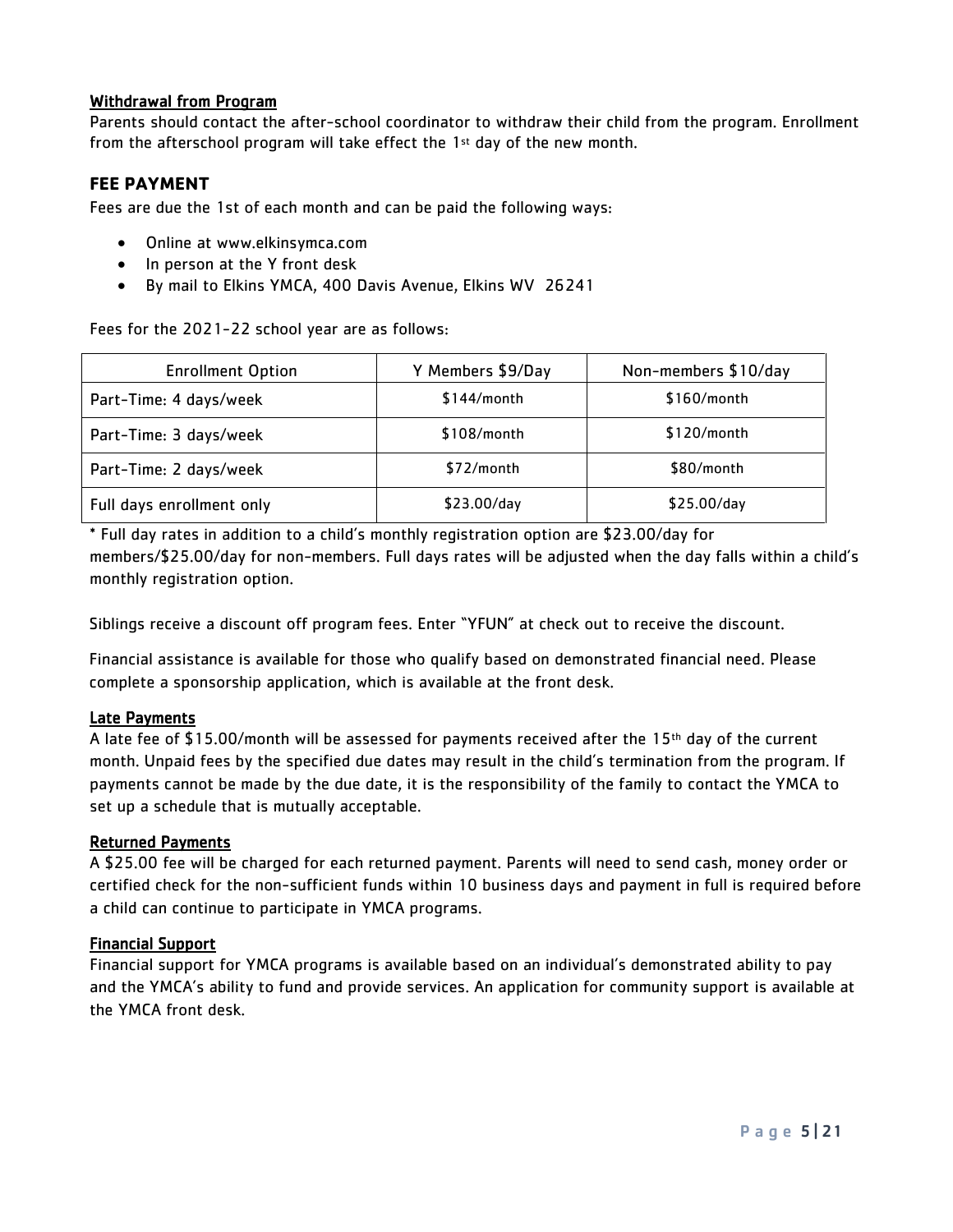# **ATTENDANCE**

# <span id="page-5-0"></span>Hours of Operation

The after-school program runs Monday through Friday from 3:30-6:00 p.m. on regular school days.

If a weather-related state of emergency is called, the YMCA will close, and parents will be called to pick up their children.

Parents should notify the YMCA if a child will not attend on one of their registered days due to illness or other reasons, so that staff may maintain an accurate roster each day.

# <span id="page-5-1"></span>**Transportation**

Transportation may be provided to the YMCA by Randolph County school bus. Parents should refer to the published Randolph County transportation bus route to confirm bus numbers for their school. Parents may also choose to drop their child off after school starting at 3:30 pm.

# <span id="page-5-2"></span>**Arrivals**

When arriving by a Randolph County bus, children will be met a staff member at the youth center door. Children should keep their masks on to enter the facility. As they enter, they will be screened for temperature.

# <span id="page-5-3"></span>Pick-up/Sign Out Procedures

In consideration of COVID-19, face masks are required while in the facility. Sign your child in or out on the attendance roster. This procedure helps to ensure the safety of your child and allows staff to monitor which children are present at any given time.

Only persons authorized by you may pick up your child. The staff will question anyone who is unfamiliar to them. If someone other than persons authorized on the registration form to pick up your child, you must notify the program staff in writing. Please notify staff of any custody issues.

# <span id="page-5-4"></span>Late Pick Up

Beginning at 6:00 p.m., there will be an additional charge of \$10.00 per family for each fifteen minutes past 6:00 p.m. You will receive an invoice for this fee.

If you are running late, please notify the YMCA by calling 304-636-4515. If we do not hear from you, starting at 6:00 pm, the program staff will begin calling parent contact numbers to check for problems or miscommunications. If contact is not made, alternative contacts listed on the registration form will be called.

You risk dismissal from the program if:

- You fail to pay the late pick-up fee
- You are late in picking up your children three times within a 30-day period.

# <span id="page-5-5"></span>**PROGRAMMING**

#### <span id="page-5-6"></span>Activities

A schedule of activities is published monthly and includes indoor and outdoor games and sports, STEAM activities, and swim times.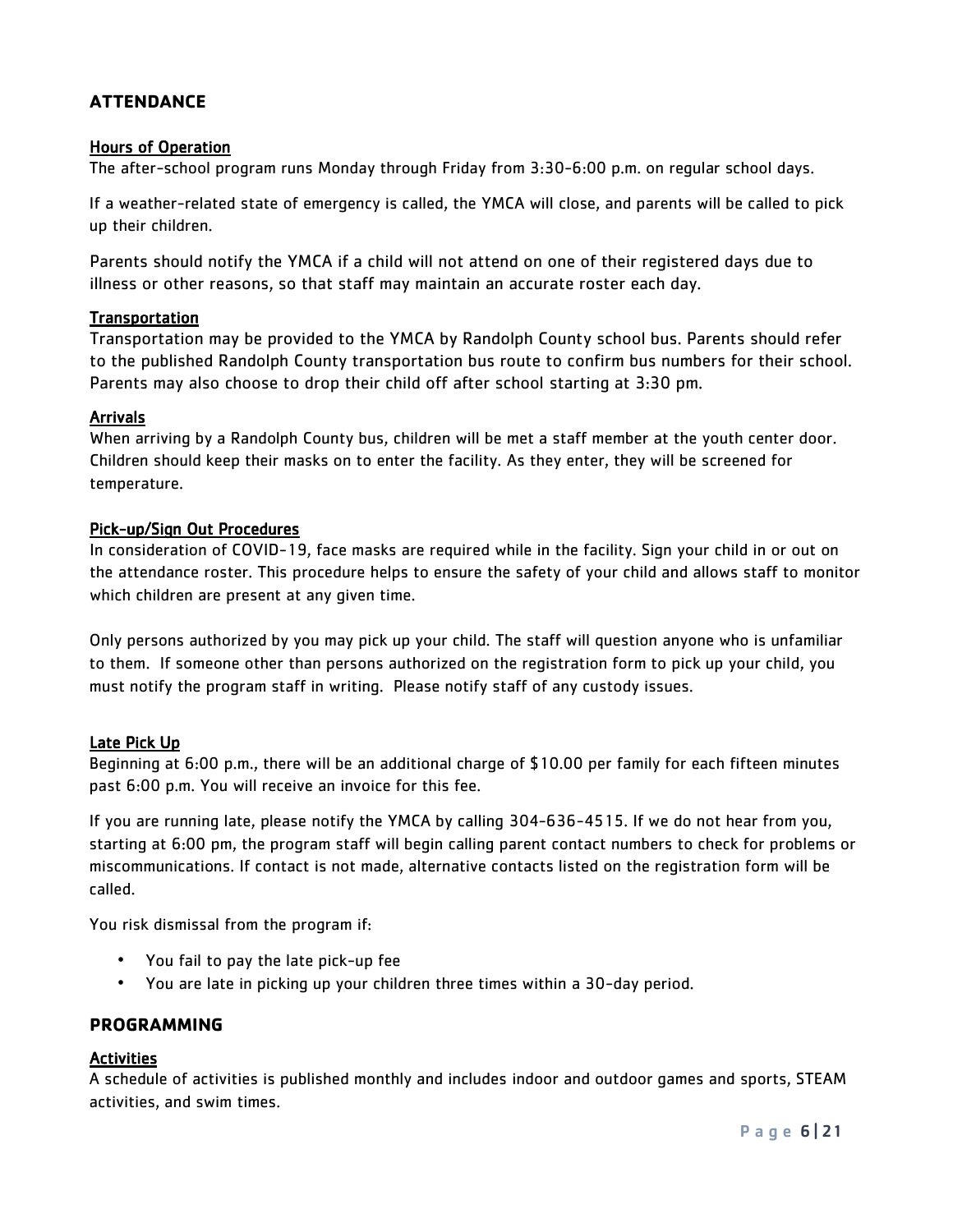In consideration of COVID-19, staff will choose activities that allow for physical distancing and are low contact activities.

### Sample Weekly Schedule

|                  | Monday                                   | Tuesday   | Wednesday                       | <b>Thursday</b> |
|------------------|------------------------------------------|-----------|---------------------------------|-----------------|
| Arrival to 4:00  | Snack/free play in youth/tween center    |           |                                 |                 |
| pm.              |                                          |           |                                 |                 |
| $4:00 - 5:00$ pm | Outdoor plan in<br>Greenspace/Park       | Gym Games | <b>Gymnastics Room</b><br>Games | Swimming        |
| $5:00 - 6:00$ pm | Homework/free play in youth/tween center |           |                                 |                 |

# <span id="page-6-0"></span>**Swimming**

Swim times will be offered once a week. Lifeguards and staff work together to supervise the children during swim times. Staff will provide an alternate activity for children who choose not to swim during designated swim times.

In consideration of COVID-19, children will use the children's locker rooms in small groups to change for the pool.

Parents indicate whether children require a personal flotation device (PFD) during the registration process. The after-school program coordinator is responsible for maintaining this list. Lifeguards will swim test all new swimmers and will require a child to wear a PFD if the child is unable to swim the width of the pool without assistance.

In the event of an accident during swim times, the YMCA staff will respond along with the lifeguards. Lifeguards at the YMCA hold current lifeguard certifications through the Red Cross.

#### <span id="page-6-1"></span>Outdoor Play

When the weather is fair, the program may visit the YMCA green space (outside space behind the pool) the train depot or Elkins City Park for outdoor play. Children will bring their school backpacks to allow for early pick up.

#### <span id="page-6-2"></span>Homework Help

During the afterschool program, time will be given to children to complete their homework with assistance from our staff during 5:00-6:00 pm. In consideration of COVID-19, staff and children must wear a face mask or face shield when working together on homework. 4:00-5:00 pm are reserved for scheduled activities. Please speak to our program staff to let them know if you would like your child to work on their homework while at the Y.

#### <span id="page-6-3"></span>Snacks and Lunches

An afternoon snack is provided. On full days, snacks will be provided, but parents must pack a sack lunch and drink. Due to food allergies, please avoid sending in peanut items (peanut butter, peanut based granola bars, etc.)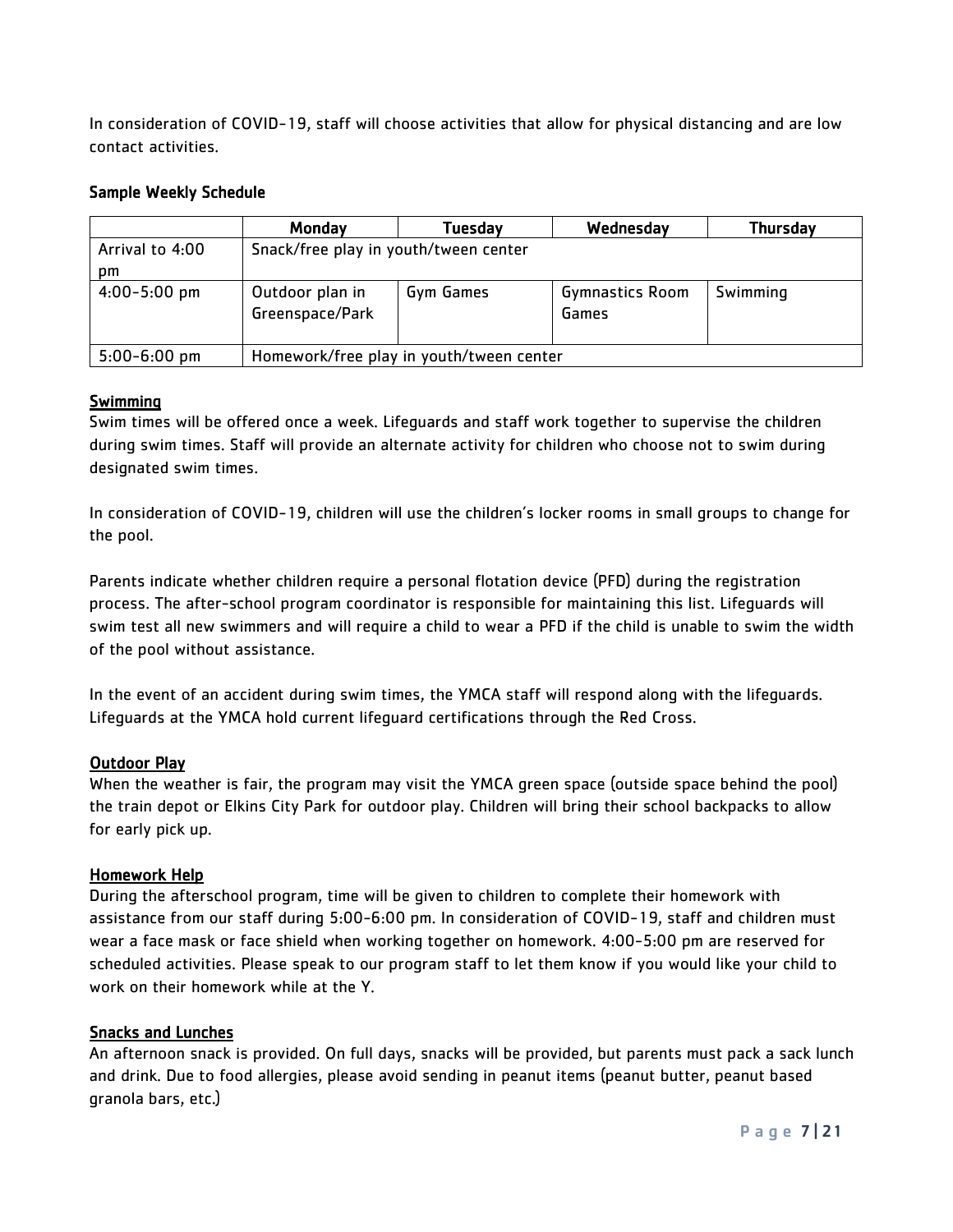For snacks, the Y follows HEPA (Healthy Eating and Physical Activity) standards recommended by the national YMCA and National After School Association. Water is offered (vs. sugary drinks), fruits/vegetables are offered daily. The snack menu is included on the activity schedule for the month.

### <span id="page-7-0"></span>Clothing/Belongings

Please make sure to clearly mark all belongings. The YMCA is not responsible for lost, damaged, or stolen articles. Please do not send any valuable items or toys from home.

# <span id="page-7-1"></span>Communication/Parent Involvement

Programming information will be sent home with children. We also maintain a "Band" app page called, 'Elkins/ Randolph Co YMCA Afterschool' where we will post information to help keep parents informed on what is happening with the program.

Parental support is critical to the success of the program. We welcome your input to programming ideas and other suggestions to improve the program. Open communication helps us understand any changes or situations that may impact your child's time at the Y.

We are asking parents to volunteer to help plan our Halloween, Christmas and Easter parties. If you are interested in volunteering, please speak to a lead staff.

Parents or guardians have the right to enter and inspect the facility in which their child is receiving care, without advance notice. Entry and inspection is limited to the normal operating hours while your child is receiving care.

The childcare staff has the right to deny access to a parent or guardian under the following circumstances:

- The parent/guardian is behaving in a way that poses a risk to the children in the facility.
- The adult is a non-custodial parent, and the facility has been requested in writing by the custodial parent to not permit access to the non-custodial parent.

# <span id="page-7-2"></span>**BEHAVIOR MANAGEMENT AND DISCHARGE OF CHILDREN**

# <span id="page-7-3"></span>Bullying

We will not condone the mistreatment of one youth by another youth. Bullying is aggressive behavior that is intentional, is repeated over time, and involves an imbalance of power or strength. Bullying can take on various forms, including:

- Physical bullying when one person engages in physical force against another person, such as by hitting, punching, pushing, kicking, pinching, or restraining another.
- Verbal bullying when someone uses their words to hurt another, such as by belittling or calling another hurtful names.
- Nonverbal or relational bullying when one person manipulates a relationship or desired relationship to harm another person. This includes social exclusion, friendship manipulation, or gossip. This type of bullying also includes intimidating another person by using gestures.
- Hazing an activity expected of someone joining or participating in a group that humiliates, degrades, abuses, or endangers that person regardless of that person's willingness to participate.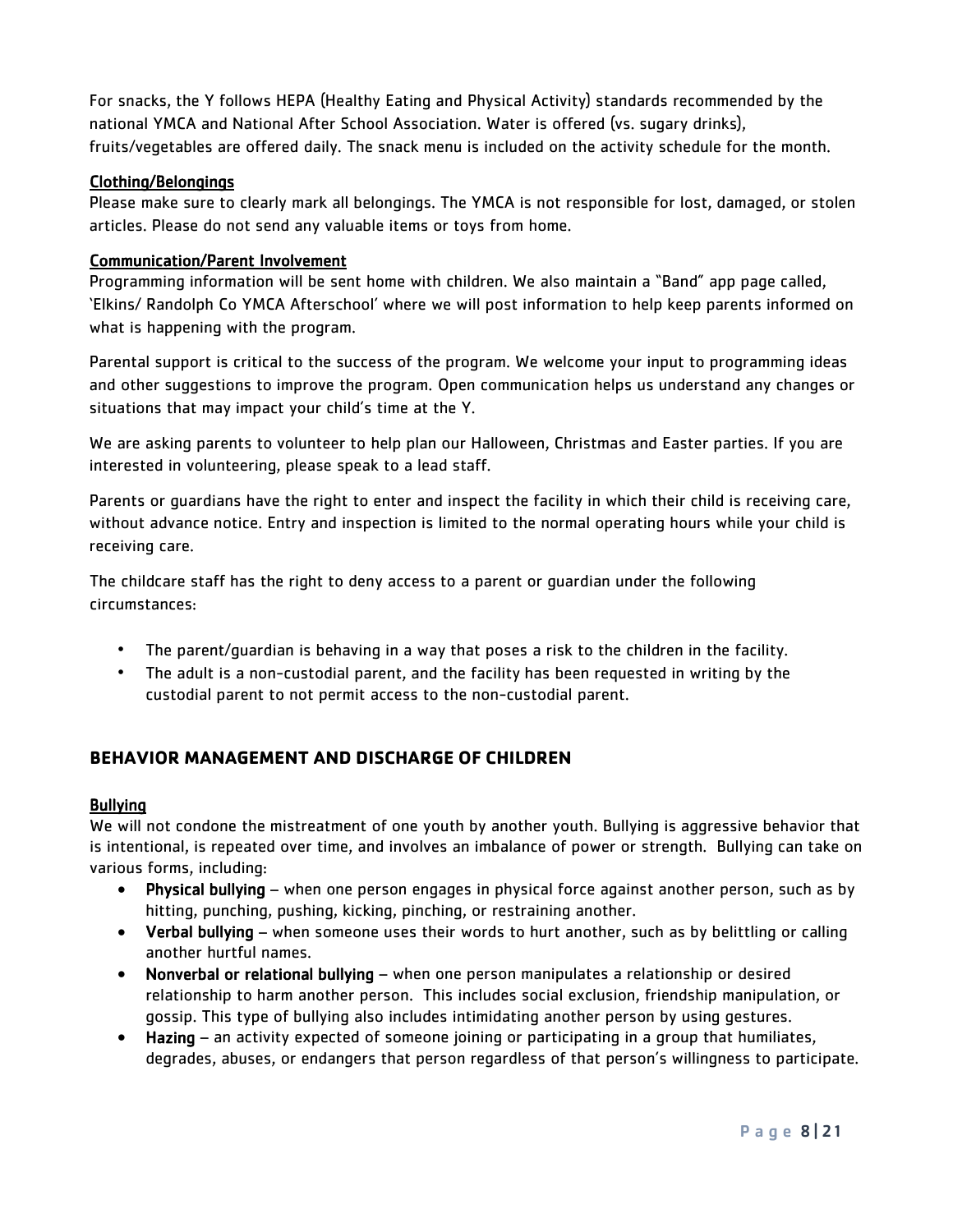# <span id="page-8-0"></span>Managing Disruptive Behavior

The YMCA always strives to maintain a positive approach to managing behavior. When children choose to behave outside of the program's guidelines, some consequences are required to protect the safety and wellbeing of all the children in the program.

In cases of disruptive behavior, the following process will be followed:

i) Reasoning – Every effort will be made to help the child understand the inappropriateness of his or her actions and agree to an alternate form of behavior. When the conflict is child-to-child, every effort will be made to have them reason together face-to-face with staff facilitating.

ii) Removal from the specific activity – When reasoning has been pursued and behavior has not changed, removing the child from the activity involved for an appropriate amount of time is necessary. The denied activity should be related to the misbehavior and the removal should not exceed one minute per year of the child's age.

Actions that will result in disciplinary action include, but are not limited to:

- Hitting or harming other children or adults
- Bullying
- Damaging YMCA property
- Continuous disruption of the program

Staff will use incident reports to document disciplinary action taken in response to the issues listed above. The reports help to communicate to parents what happened, and the steps taken to help the child improve the behavior.

| Report<br>Form | When to Complete Form                                                                   | Who Completes It                       | Who Approves It                      |
|----------------|-----------------------------------------------------------------------------------------|----------------------------------------|--------------------------------------|
| Incident       | When a major disruption<br>occurs<br>Any physical<br>altercation,<br>touching, bullying | Staff who witnessed<br>event firsthand | Lead Staff or Program<br>Coordinator |

When a more serious incident occurs, the lead staff or program coordinator may call the parent and ask them to pick up the child within 30 minutes of the call. The child may be suspended from the program for a period of 1-5 days or may be removed from the program entirely.

#### <span id="page-8-1"></span>Discharge of a Child from the Program

The YMCA tries to meet the needs of each child enrolled in its programming. However, the Y does reserve the right to end enrollment of a child.

Every effort will be made to work with the child and family to avoid ending enrollment. When a situation arises, the lead counselor will initiate a meeting with the child's parents to discuss the situation and agree to a plan of action. The plan may include daily communication with parents regarding progress, behavior modification plans, and other necessary steps for the child to be successful in the program.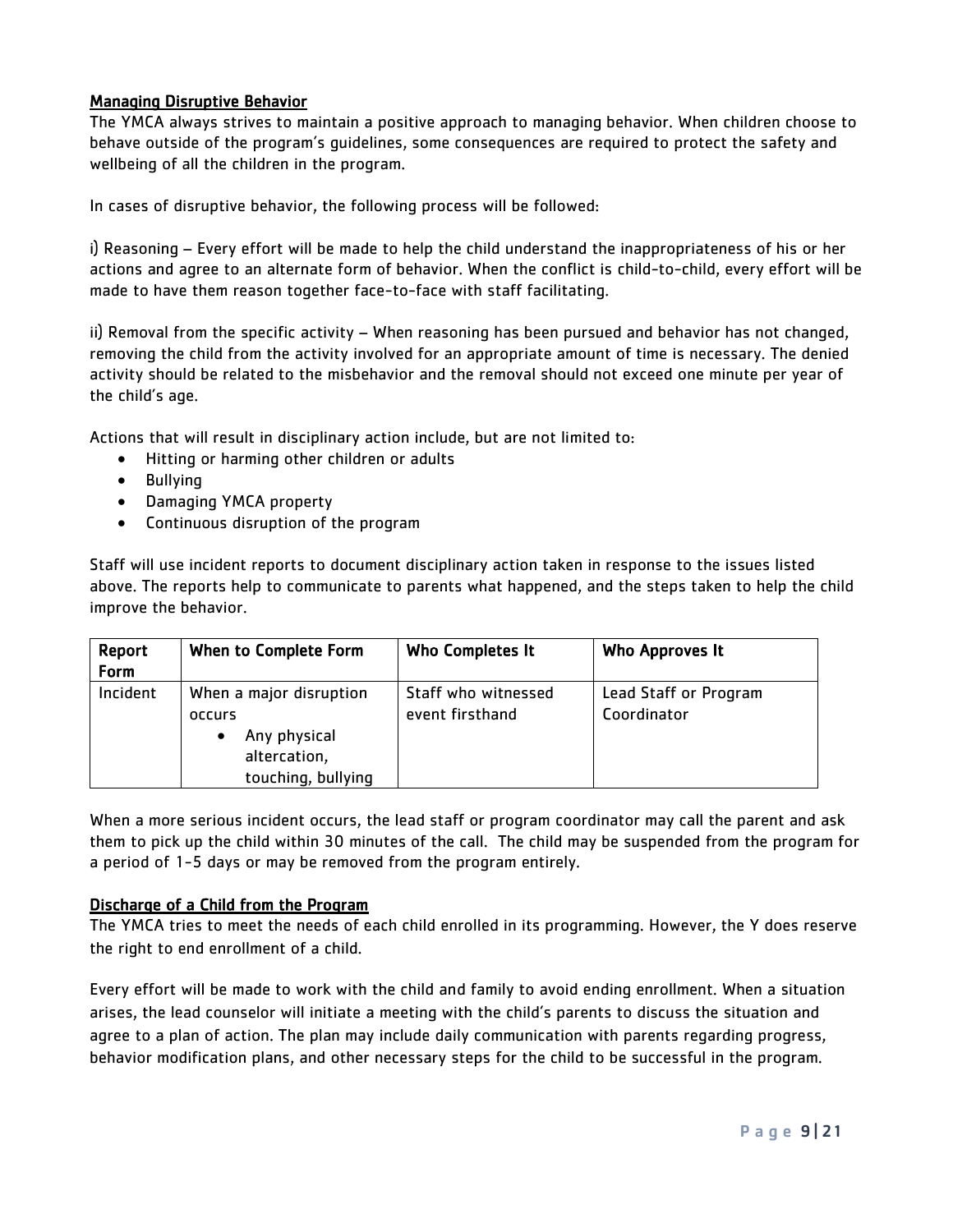If the parents and program coordinator are unable to come to a mutually acceptable course of action after identifying a concern, the coordinator reserves the right to end enrollment of a child.

Factors that may be considered when deciding if the program is an optimal place for a child:

- Problematic behavior, including continuous failure to cooperate with staff, inability to get along with staff, or other children, or threatening, violent, or intimidating behavior.
- Staff are unable to meet the child's needs.
- A family fails to meet their obligations set forth by the YMCA including, but not limited to the following reasons:
	- Disrespectful behavior to staff members.
	- Non-payment or persistent late payment of fees.
	- Failure to comply with policies set forth in this manual and the handbook.

If a child has been asked to leave a YMCA program, the following must happen to pursue re-enrollment:

- If the dismissal was fee related, families must pay all outstanding fees related to any YMCA program.
- If the dismissal was behavior related, the family must agree to meet with the program coordinator and/or executive director to discuss how the situation can be improved going forward. It is up to the program coordinator and/or executive director to decide whether the program can accommodate the needs of the child.

# <span id="page-9-0"></span>**CHILD SAFETY**

# <span id="page-9-1"></span>Appropriate Engagement with Children

The Y is committed to creating an environment for youths that is safe and nurturing. The policy outlines specific expectations of the staff and volunteers as we strive to accomplish our mission together.

- Youths will always be treated with respect.
- Youths will be treated fairly regardless of race, sex, age, or religion.
- Staff and volunteers will adhere to uniform standards of displaying affection as outlined by our organization.
- Staff and volunteers will avoid affection with youths that cannot be observed by others.
- Staff and volunteers will adhere to uniform standards of appropriate and inappropriate verbal interactions as outlined by our organization.
- Staff and volunteers will only give gifts with prior permission.
- Staff and volunteers will comply with our organization's policies regarding interactions with youths outside of our programs.
- Staff and volunteers will not engage in inappropriate electronic communication with youths.
- Staff and volunteers are prohibited from working one-on-one with youths in a private setting. Staff and volunteers will use common areas when working with individual youths.
- Positive guidance will be used as the discipline technique of all programs.
- Staff will participate in regular training, including covering topics such as appropriate touch and managing behavior.

# <span id="page-9-2"></span>Requirement to Report

The YMCA recognizes the increase in the number of incidents for reported cases of child abuse and neglect. Staff and volunteer personnel are in an excellent position to identify abuse and/or neglected children and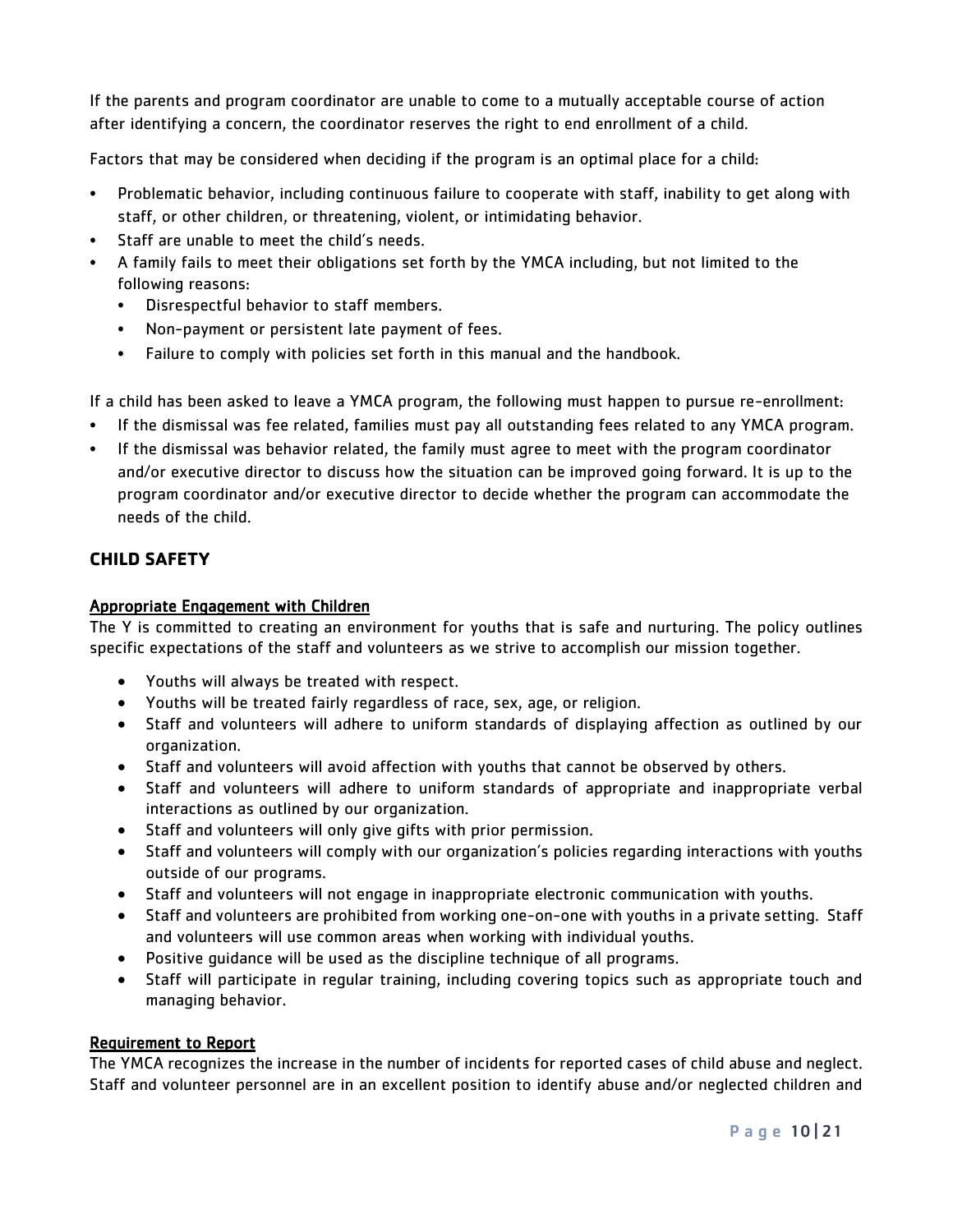refer them for treatment and protection. In responding to this problem, the YMCA recognizes the need to develop a clearly defined policy and establish procedures to implement that policy.

This policy is applicable to all paid and volunteer staff that have contact with children. For purposes of this policy, child will be defined as any person under the age of I8. This policy incorporates state law reporting procedure requirements for cases involving suspicion of child abuse or neglect. In addition, it provides recommended practices regarding children participating in YMCA programs; as well as hiring and training procedures for YMCA personnel who are or will be involved in supervision of children.

The YMCA requires all employees working with children to successfully complete child abuse prevention training as a condition of employment.

Every state maintains a mandatory child abuse reporting law. Those, who by nature of their employment have contact with children, are mandated reporters. To combat the child abuse and neglect problem and in compliance with West Virginia State Law, any staff or volunteer personnel having reasonable cause to suspect that child participating in a YMCA program has been abused or neglected or having reason to believe that a child has been threatened with injury and that abuse will occur, shall immediately contact the Supervisor/Director in accordance with established procedure. Our organization will fully cooperate with authorities if allegations of abuse are made that require investigation.

Report Abuse or Neglect. When you suspect abuse or neglect you should report your concerns to the Department of Health and Human Resources at 1-800-352-6513 7-days a week, 24 hours a day.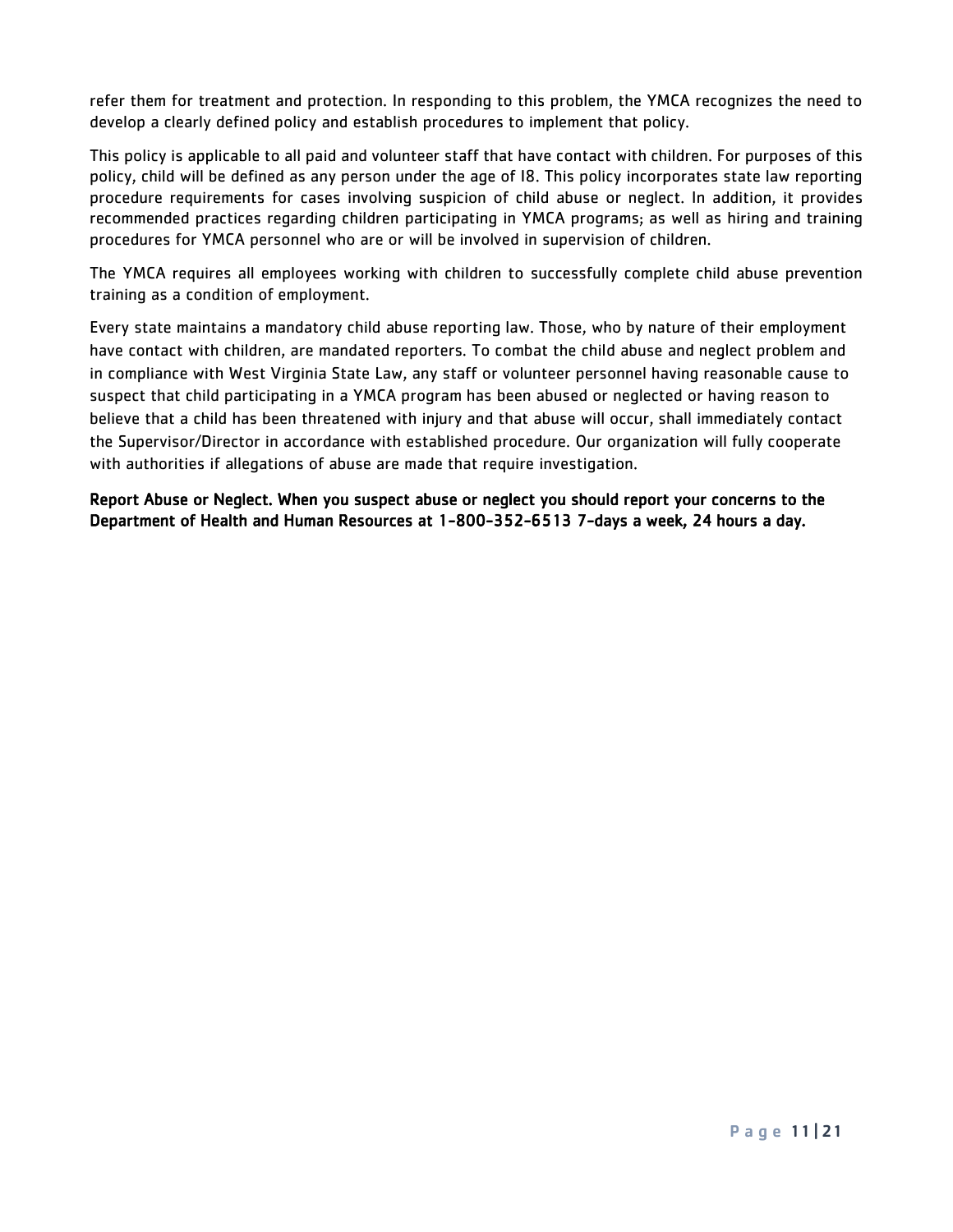# <span id="page-11-0"></span>Elkins YMCA Child Abuse Prevention Code of Conduct

- 1. In order to protect organization staff, volunteers, and program participants – at no time during an organization program may a staff person be alone with a single child where they cannot be observed by others. As staff supervise children, they should space themselves in a way that other staff can see them.
- 2. Staff shall never leave a child unsupervised.
- 3. Restroom supervision: Staff will ensure:
	- The restroom is not occupied by suspicious or unknown individuals before allowing children to use the facilities.
	- Children are with an adult staff member and proceed in groups of three or more (e.g. 1 staff and 2 children or 2 staff and 1 child) when using the bathroom.
	- Either 'line of sight' or 'line of sound' supervision is maintained while children are using the facilities.
	- No child, regardless of age, enters a bathroom alone on a field trip.
	- If staff are assisting younger children, doors to the facility must remain open.
- 4. Staff should conduct or supervise private activities in pairs diapering, putting on bathing suits, taking showers, etc. When this is not feasible, staff should be positioned so that they are visible to others.
- 5. Staff shall not abuse children including:
	- physical abuse strike, spank, shake, slap;
	- verbal abuse humiliate, degrade, threaten;
	- sexual abuse inappropriate touch or verbal exchange;
	- mental abuse shaming, withholding love, cruelty;
	- neglect withholding food, water, basic care, etc.

 Any type of abuse will not be tolerated and may be cause for immediate dismissal.

- 6. Staff must use positive techniques of guidance, including redirection, positive reinforcement and encouragement rather than competition, comparison and criticism. Staff will have age appropriate expectations and set up guidelines and environments that minimize the need for discipline. Physical restraint is used only in pre-determined situations (necessary to protect the child or other children from harm), is only administered in a prescribed manner and must be documented in writing.
- 7. Staff will conduct a health check of each child, each day, as they enter the program, noting any fever, bumps, bruises, burns, etc. Questions or comments will be addressed to the parent or child in a non-threatening way. Any questionable marks or responses will be documented.
- 8. Staff respond to children with respect and consideration and treat all children equally regardless of sex, race, religion, culture.
- 9. Staff will respect children's rights to not be touched in ways that make them feel uncomfortable, and their right to say no. Other than diapering, children are not to be touched in areas of their bodies that would be covered by a bathing suit.
- 10. Staff will refrain from intimate displays of affection towards others in the presence of children, parents, and staff.
- 11. While the organization does not discriminate against an individual's lifestyle, it does require that in the performance of their job they will abide by the standards of conduct set forth by the organization.
- 12. Staff must appear clean, neat, and appropriately attired.
- 13. Using, possessing, or being under the influence of alcohol or illegal drugs during working hours is prohibited.
- 14. Smoking or use of tobacco in the presence of children or parents during working hours is prohibited.
- 15. Profanity, inappropriate jokes, sharing intimate details of one's personnel life, and any kind of harassment in the presence of children or parents is prohibited.
- 16. Staff must be free of physical or psychological conditions that might adversely affect children's physical or mental health. If in doubt, an expert should be consulted.
- 17. Staff will portray a positive role model for youth by maintaining an attitude of respect, loyalty, patience, courtesy, tact, and maturity.
- 18. Staff may not be alone with children they meet in organization programs outside of the organization. This includes babysitting, sleepovers, and inviting children to your home. Any exceptions require a written explanation before the fact and are subject to administrator approval.
- 19. Staff are not to transport children in their own vehicles.
- 20. Staff may not date program participants under the age of 18 years of age.
- 21. Under no circumstance should staff release children to anyone other than the authorized parent, guardian, or other adult authorized by the parent or guardian (written parent authorization on file with the organization).
- 22. Staff are required to read and sign all policies related to identifying, documenting, and reporting child abuse and attend trainings on the subject, as instructed by a supervisor.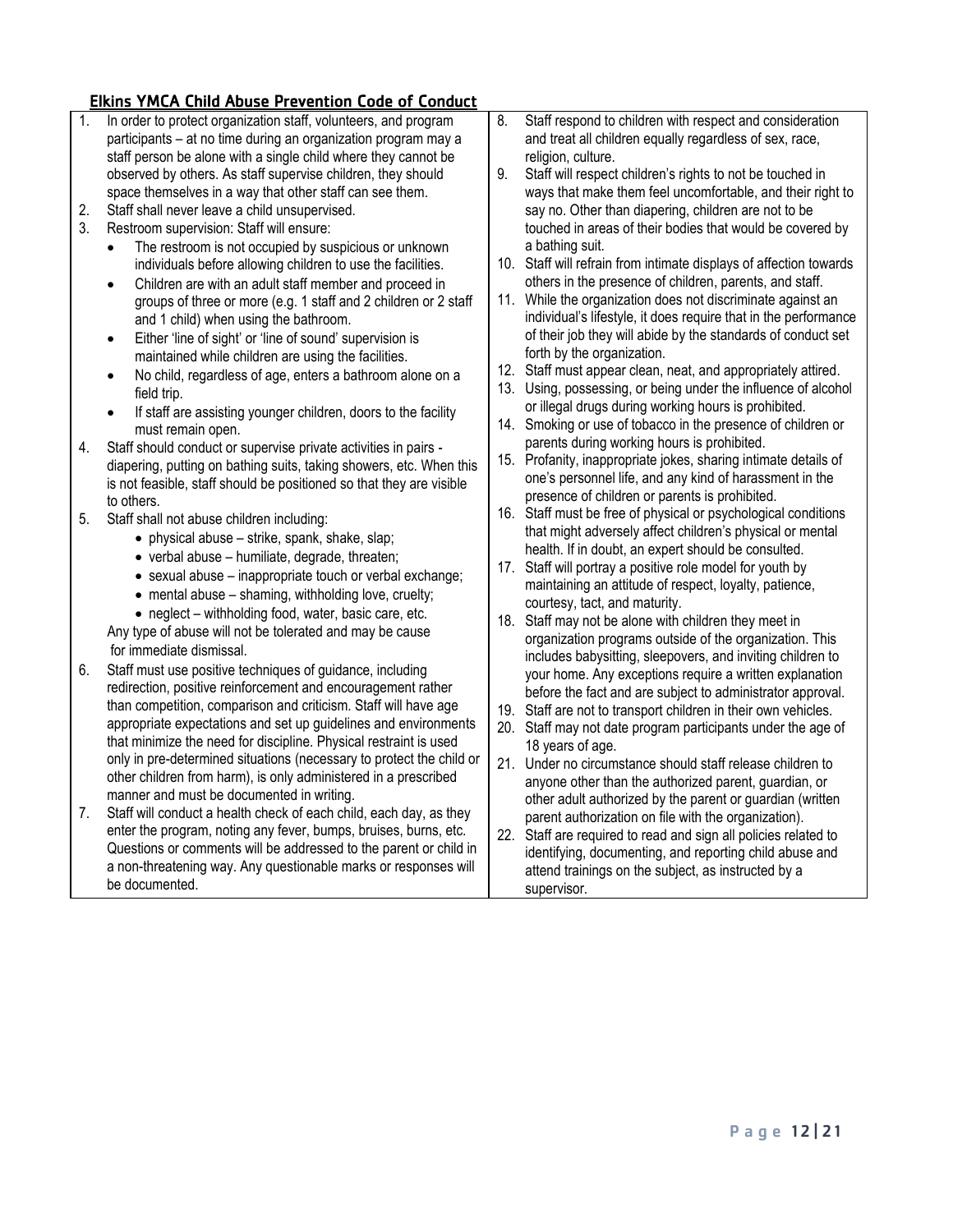# <span id="page-12-0"></span>**HEALTH**

#### <span id="page-12-1"></span>Immunizations

Each family enrolled in the program must submit a child wellness form/immunization record. The Y will maintain well check records in the child's file.

The Y requires that children are adequately, or age appropriately immunized at the minimum requirements for attending school as required by the state as a condition of participating in YMCA programming.

#### <span id="page-12-2"></span>Illness/COVID-19 Exposure

Upon arrival each child will have their temperature taken before entering the facility. Any child that arrives from school with a fever or develops symptoms of a fever of 100.4 while in the program, the following will take place:

- Child will be isolated away from other children and staff.
- Parent will be called to be picked up immediately.
- Cleaning guidelines will be followed immediately in any area the child was located.

Any child with an infectious illness may not attend until the illness is resolved. Parents are asked to keep children home from the program if:

- The child has a fever, stomach bug or infectious condition like head lice, pink eye, etc. Children must be free from symptoms for 24 hours before returning to the program.
- Any family member has been in contact with someone under investigation for, or with a confirmed case of COVID-19.
- Any family member has a pending COVID-19 test result. Individuals who are awaiting test results should be quarantining at home and may not attend the programming while a family member is awaiting results.
- Any family member has been instructed to self-quarantine.
- Any family member has been experiencing symptoms of illness.

Any child with a confirmed cast of COVID-19 must have a note from a doctor clearing them to return to school/after-school programming.

In the event of a case of COVID-19 with a member of staff or a program participant, the program will close for deep cleaning. The Y will work with the Randolph County Health Department to aid in contact tracing and determine when the facility may resume normal operations.

#### <span id="page-12-3"></span>Medication Administration During Program

If a child requires any medication during the program, parents should request a time to meet with the child care coordinator to review instructions on administering medications. Any medication needing to be administered during program hours must:

- Be accompanied by a "permission to medicate" form (provided by the childcare coordinator)
- Be brought directly to a lead staff member in its original container with the child's name, physician's name and drug name on the container, and
- Have specific written instructions for amounts, time, etc.

The lead staff or program coordinator will record medication given, dosage, time on the medication form as it is administered.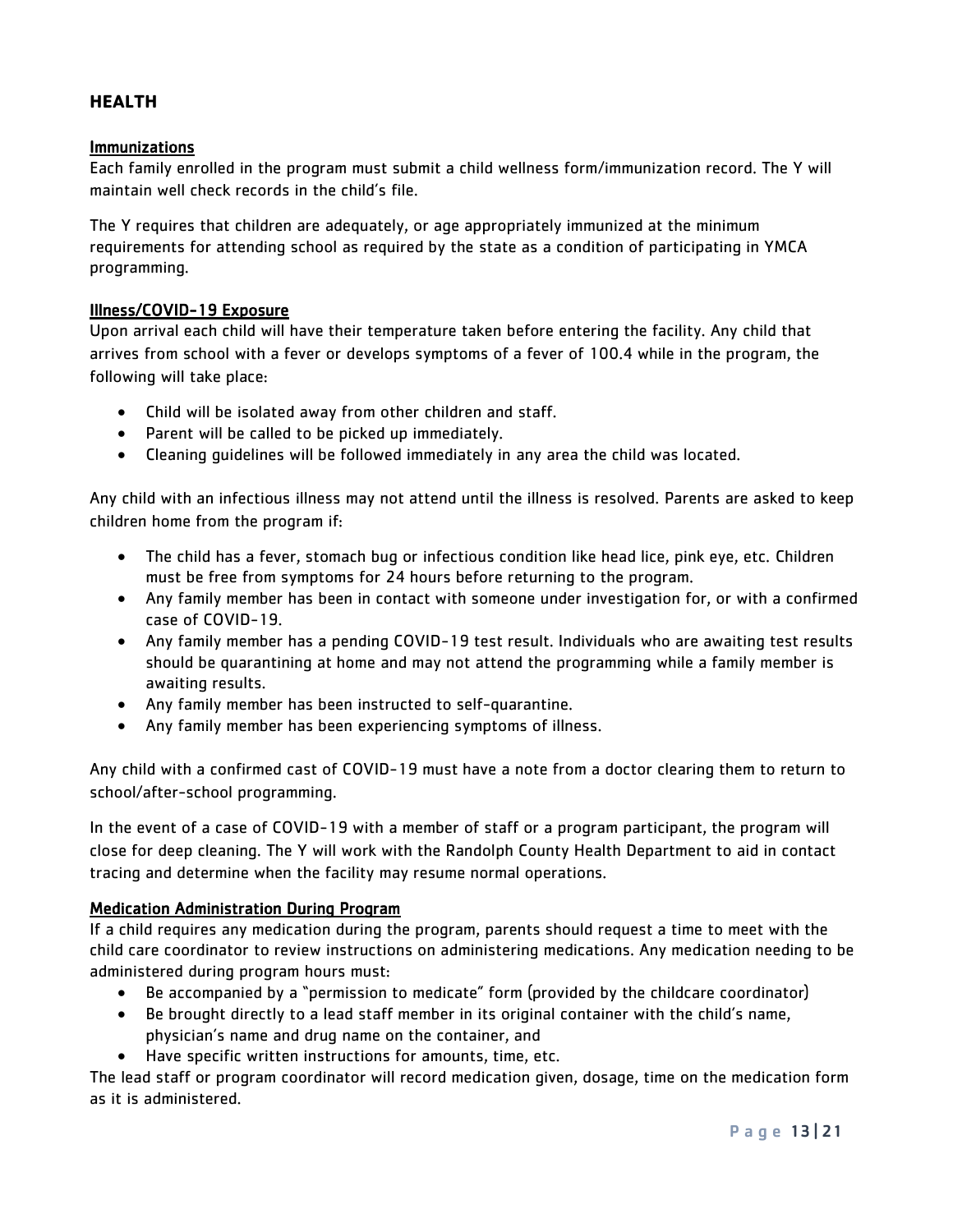### <span id="page-13-0"></span>**Allergies**

The Y will accommodate allergy concerns to the extent possible with any limitations to the facility.

Requests for food substitutions for snacks and lunches must be accompanied by a written notice from a physician. The notice should include: what the allergy is; what happens when the food is digested; and, what food items are suitable substitutes.

The youth center is a peanut-free zone. Please do not send any peanut food items for snacks or lunches. Please be aware that the rest of the facility does not restrict patrons from consuming peanut food items.

Parents should request a meeting with the childcare coordinator and lead staff to discuss and plan for allergy concerns.

# <span id="page-13-1"></span>**EMERGENCY PROCEDURES**

#### <span id="page-13-2"></span>Injuries Occurring During Program Hours

If a child is injured during program hours, the staff will take whatever steps may be necessary to obtain emergency medical care as warranted. These steps may include:

- Providing immediate first aid;
- Attempting to contact a parent or guardian;
- Attempting to contact the child's physician;
- Attempting to contact others listed on your registration forms; and/or
- In case of serious injury, securing appropriate emergency medical assistance.

### <span id="page-13-3"></span>**Accident Reporting**

Once emergency medical care has been administered, staff will file an accident report. A copy of the report will be provided to parents at the end of day by the lead staff on duty.

Staff will notify parents with a phone call regarding any injury resulting in first aid or any accident involving a blow to the head.

| Report<br>Form | When to Complete Form                                                                          | Who Completes It                        | Who Approves It                                                                                                                                          |
|----------------|------------------------------------------------------------------------------------------------|-----------------------------------------|----------------------------------------------------------------------------------------------------------------------------------------------------------|
| Accident       | Any time first aid is<br>administered<br>Blood or a bump/<br>$\bullet$<br>bruise requiring ice | Counselor who<br>administered first aid | Age Group Lead or Coordinator<br>If not available, notify parents of<br>accident and steps taken, refer to<br>group lead or coordinator for<br>questions |

#### <span id="page-13-4"></span>Facility Emergencies and Evacuations

This plan outlines the emergency and disaster plan for reporting emergencies and evacuating the facility.

Evacuation Site: 1) Elkins Public Library 2) Elkins Fire Department

• In the event of a fire alarm, have children line up, do a headcount and exit from nearest facility exit. Take children to evacuation site. Do not re-enter facility until given all clear by emergency responders or the YMCA executive director.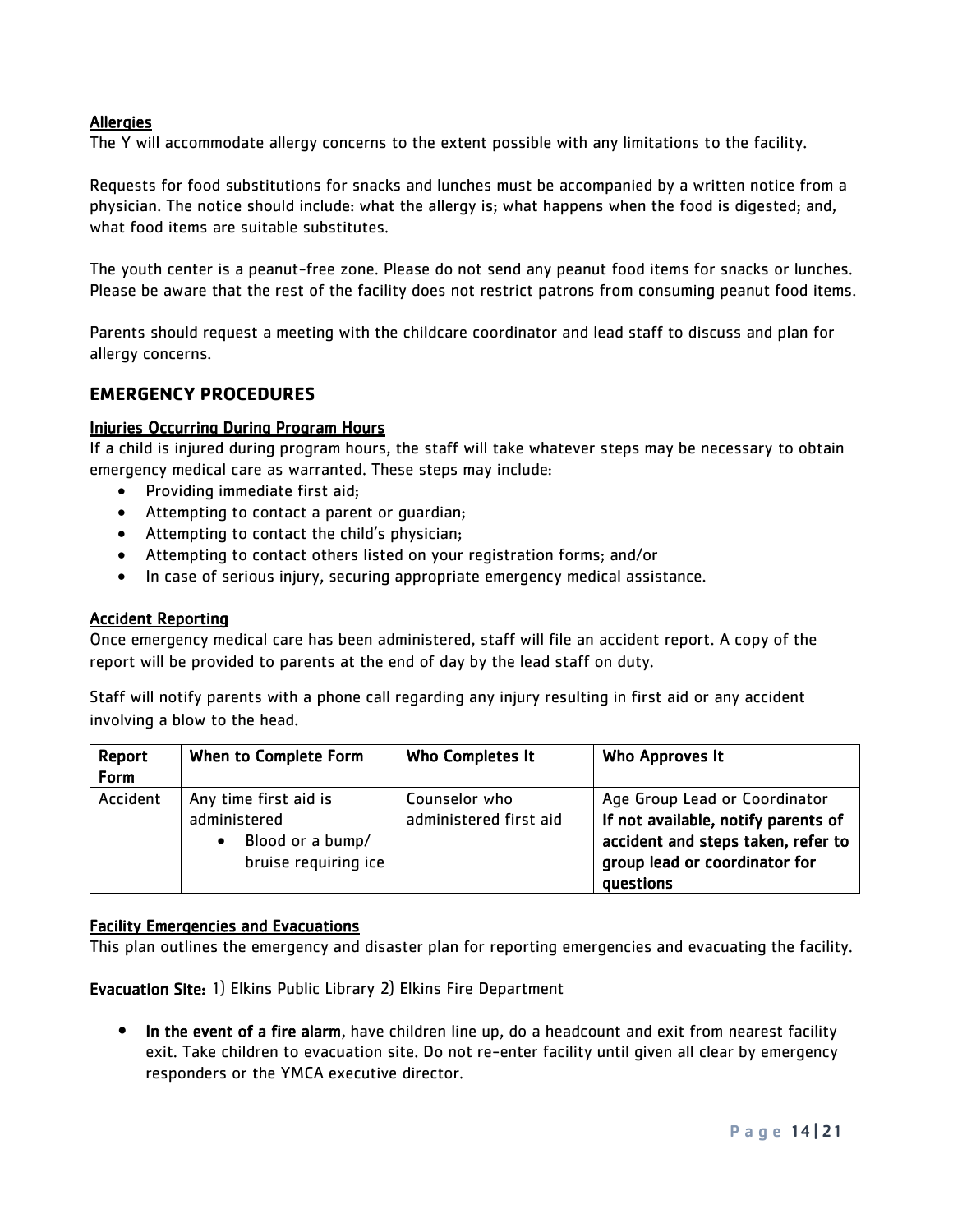- In the event of a serious injury, call 911. Perform first aid/CPR as needed. Remove other children from the scene. Contact parents.
- In the event of an intruder, call 911, call out "lock down" and isolate the intruder, if possible. Evacuate the building through the closest exit and proceed to safest evacuation site. If evacuation is not possible, move the children to a secure location within the building. Stay in area with doors closed and/or locked and barricaded. If the intruder is outside the building, move children inside and lock the outside doors.
- In the event of a missing child, immediately notify all staff. All children should be taken to the gym to be supervised by two staff members. All other staff should be posted at facility doors to ensure child does not exit building. A full facility search should be completed including empty lockers and all locked doors. Notify police and parents as next step if child is not found within 10 minutes.
- In the event of severe weather, and weather conditions create an imminent danger making travel unsafe, (e.g. severe flooding, active tornadoes, etc.), the facility will remain open and children will be relocated to a safe area until local authorities determine conditions are safe. The YMCA closes when a state of emergency is called. Parents will be contacted with advance notice if there is a likelihood that the facility may close due to severe weather (e.g. a severe snowstorm). When a state of emergency is called, parents will be contacted and asked to pick up their children from the program within one hour.

# Following any emergency requiring evacuation:

- 1. Seek clearance from police or fire department to return to building and determine if students should return to activities or be dismissed early.
- 2. Contact parents.
- 3. Maintain student roster for dismissal.
- 4. Document the incident.
- 5. Determine need for follow-up support to those involved and their families.

#### Emergency Numbers:

Emergency Responders: 911 Poison Control: 1-800-222-1222 YMCA Front Desk 304-636-4515 Sue Hartley-Gillispie 304-704-7838 Sid Gillispie 304-614-1001

# <span id="page-14-0"></span>**PHYSICAL SAFEGUARDS**

It is the policy of the YMCA to meet all applicable regulations regarding fire, health, and sanitation.

- The facility will be cleaned, and trash removed daily.
- The AC, heating and ventilations system will be maintained in good operating condition.
- Sprinklers, fire extinguishers, and smoke detectors will be easily accessible, inspected and tested at least annually.
- Space for medical emergencies and illnesses will be provided.
- All electrical outlets, not in use, will be covered with safety caps.
- All chemicals and cleaning products will be kept out of reach of children.
- First aid kits, fully stocked including surgical gloves, will be easily accessible.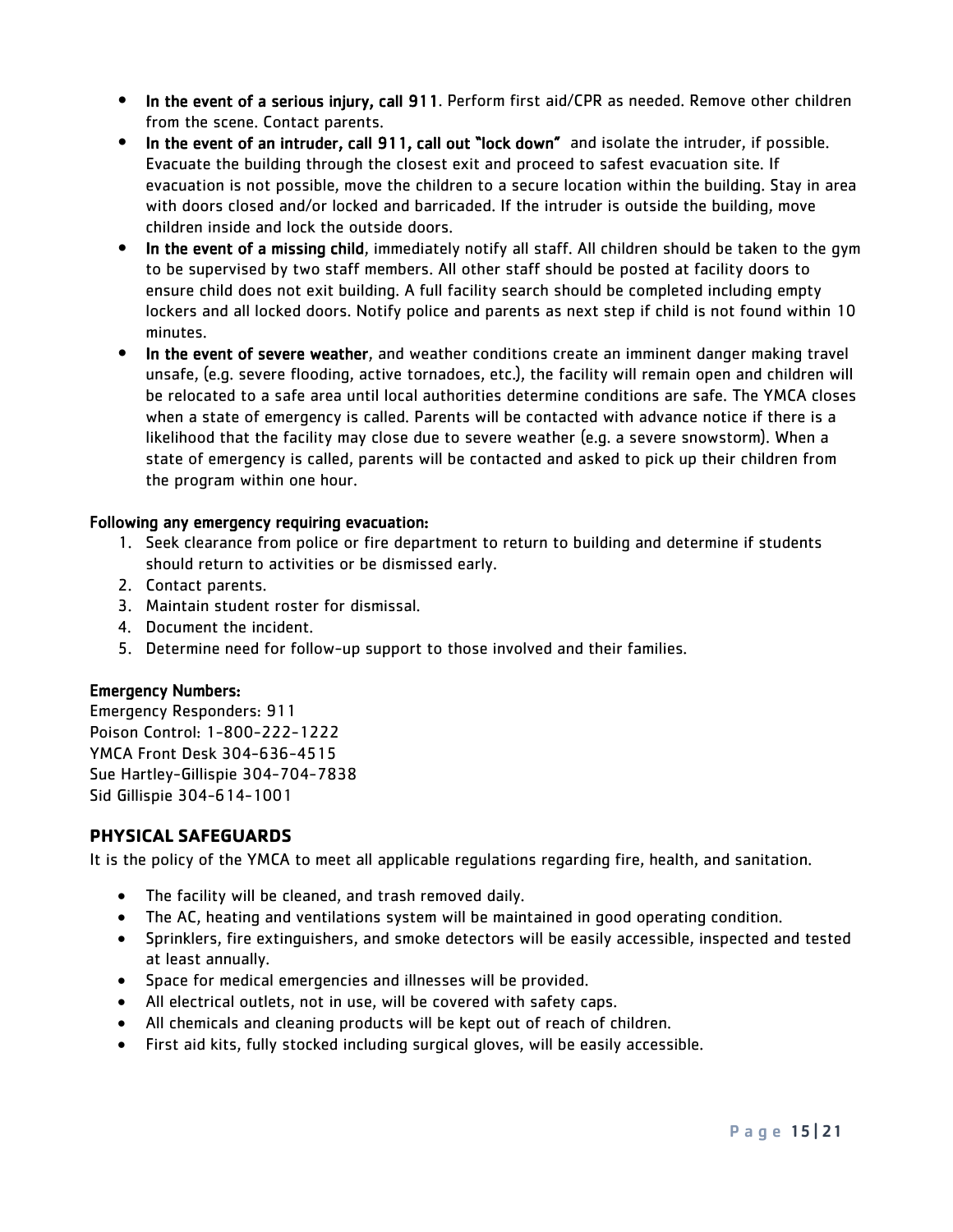# <span id="page-15-0"></span>Mask Requirements

The Y requires all non-vaccinated persons to wear a mask when in the facility. Since children under twelve are not eligible for vaccination, all childcare staff and program participant are required to wear masks in indoor spaces.

Face masks/shields will not be required during outdoor play or during swim times when the child is in the pool), or during play where social distancing can occur (some gym activities).

# <span id="page-15-1"></span>Pest Management Plan (Updated March 2021)

It is the goal of this facility to provide a clean, comfortable environment in which children can play and learn and staff can work. In providing this environment, attention will be given to pesticides and the hazards they may cause people. It is therefore our policy to use Integrated Pest Management procedures to control pests to reduce the need for pesticide applications.

To ensure a pest free area, staff will:

- Dispose of cardboard boxes,
- Store food in proper containers,
- Dispose of all trash as soon as possible,
- Keep surfaces clean using proper cleaning and disinfecting products,
- Report any leaks, holes, etc. to maintenance staff.

Monitoring: Staff will be trained on how to keep the facility pest free and to monitor for pests. Pest traps will be used to monitor potential areas that could attract pests. Upon identification of pest activity, staff will record the issue on the pest sighting log and notify the program administrator.

The program administrator will complete a sanitation and maintenance report every six months.

Application of Pesticides: Ehrlich Pest Control comes to the facility every second Friday of the month and will apply pesticides only "as needed" to correct verified problems.

Notification: At the time a child is enrolled, parents will be given the opportunity to be informed of the right to be notified of the application of pesticides. This notification will be provided at least 24 hours in advance of pesticide application.

# **GRIEVANCE PROCEDURES FOR FAMILIES**

The YMCA strives for open communication and partnership with our families to ensure the best care possible for the children in our program. If a parent has a concern about their child's care, the following steps should be followed:

- Parents can visit the program at any time during operational hours to talk to the lead staff
- If the discussion may take an extended time or is sensitive in nature or involves other children in the program, please ask to schedule a time outside of program hours.
- If your concern is not resolved, please submit a grievance in writing to the executive director. Detailed information should be provided so that your concern can be properly reviewed. You will be contacted within two business days with notification of the resolution and/or an explanation of the steps that will be taken in response to your concern.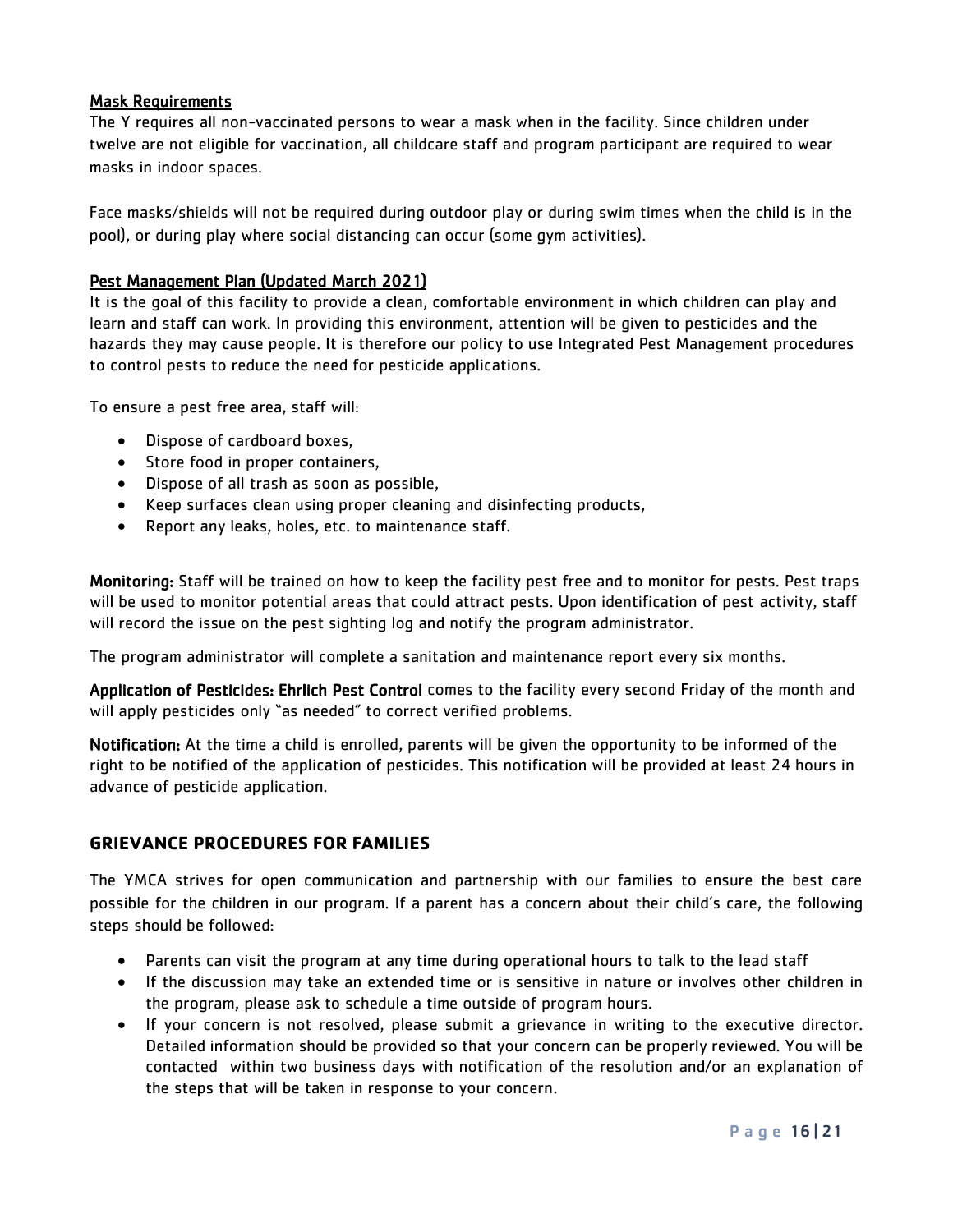# <span id="page-16-0"></span>NUTRITION

A snack is provided daily and follows the YMCA's Healthy Eating and Physical Activity (HEPA) standards. Families should notify staff about any food allergies.

# <span id="page-16-1"></span>**SUMMARY OF AFTER-SCHOOL COVID-19 GUIDELINES**

We are committed to provide kids with a fun AND safe experience during their time at the Y facility. We are taking the following precautions to help reduce the chance of COVID-19 spread:

- Children may only attend on days they are scheduled to attend.
- Children will be met by a staff member at the youth center door. Children should keep their masks on to enter the facility. As they enter, they will be screened for temperature.
- Any child that arrives from school with a fever or develops symptoms of a fever of 100.4 while in the program, the following will take place:
	- o Child will be isolated away from other children and staff.
	- o Parent will be called to be picked up immediately.
	- $\circ$  Cleaning guidelines will be followed immediately in any area the child was located.
- Face masks are required to be worn by childcare staff and children in the program. Face masks will not be required during outdoor play, while eating snack, during swim times or when engaged in active play where social distancing is possible (some gym games) .
- Staff will choose activities that are low contact activities.
- Any child with an infectious illness may not attend until the illness is resolved. Any child with a confirmed case of COVID-19 must have a note from a doctor clearing them to return to school/after-school programming.
- In the event of a case of COVID-19 with a member of staff or a program participant, the program will close for deep cleaning. The Y will work with the Randolph County Health Department to aid in contact tracing and determine when the facility may resume normal operations.
- In the event of a situation where there is widespread community transmission, we will evaluate our programming to provide the safest experience possible for the children in our care.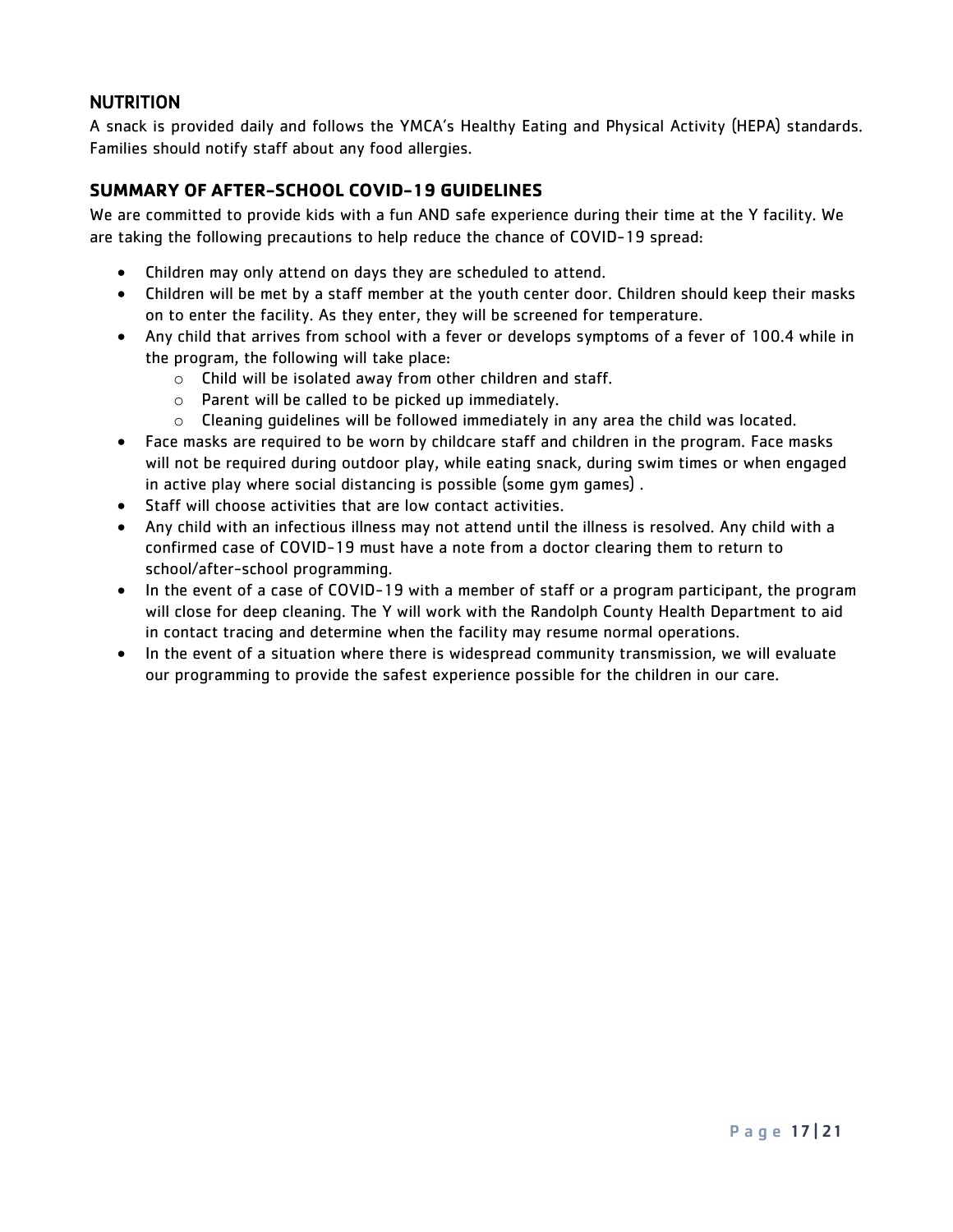# <span id="page-17-0"></span>**PERSONNEL POLICIES**

#### <span id="page-17-1"></span>Employment and Hiring Qualifications

The YMCA employs qualified individuals with teaching or childcare experience. Our lead staff are teachers, education majors and/or licensed childcare workers. We employee high school aged junior counselors who are exemplary students and youth role models to assist our staff. At times, volunteers from programs like the Foster Grandparent program are utilized to support staff and enrich the program .

The childcare coordinator and executive director are cooperatively responsible for recruiting, interviewing, selecting, and releasing staff from employment. The Y is committed to ensuring that recruiting, hiring, and training for all positions is made without regard to race, creed, color, religion, national origin, age, gender or handicap.

All new staff are on a probationary period for their first 90 days of employment. The probationary period may be extended by the supervisor when conditions warrant, at his/her discretion.

#### <span id="page-17-2"></span>Payroll Information

All wage and payroll information is given upon hire.

#### Background Checks

A background information disclosure will be in each employee's file that affirms that the employee has not been convicted or is not the subject of a pending criminal charge as specified by the department. Background checks are rechecked annually on all childcare staff.

#### <span id="page-17-3"></span>**Training**

The childcare coordinator will maintain a list of required trainings for staff. Training requirements may include courses and certifications for the YMCA of the USA, Redwoods Insurance Group, and continuing education requirements in compliance with state licensing guidelines.

Upon completion of any training, the employee must provide verification to the childcare coordinator for inclusion in their employee file.

The YMCA will pay or reimburse staff for any approved trainings.

All staff are required to complete Child Abuse Prevention training. All lead staff must be CPR/AED certified.

#### Holidays, Vacations, Sick Leaves, Leaves of Absences

Staff are not required to work holidays but may be required to work scheduled full days throughout the school year. In the event a staff member is sick he/she should try to find a substitute for their shift. Extended leaves of absences should be cleared through the childcare coordinator and must be made in writing.

#### Performance Evaluations

A performance appraisal shall be conducted at least annually for the purpose of evaluating an employee's performance, assisting in the employee's continued growth and development, and to ensure that the goals and objective of the Y are being met. Any grievance from a performance evaluation can be made to the executive director.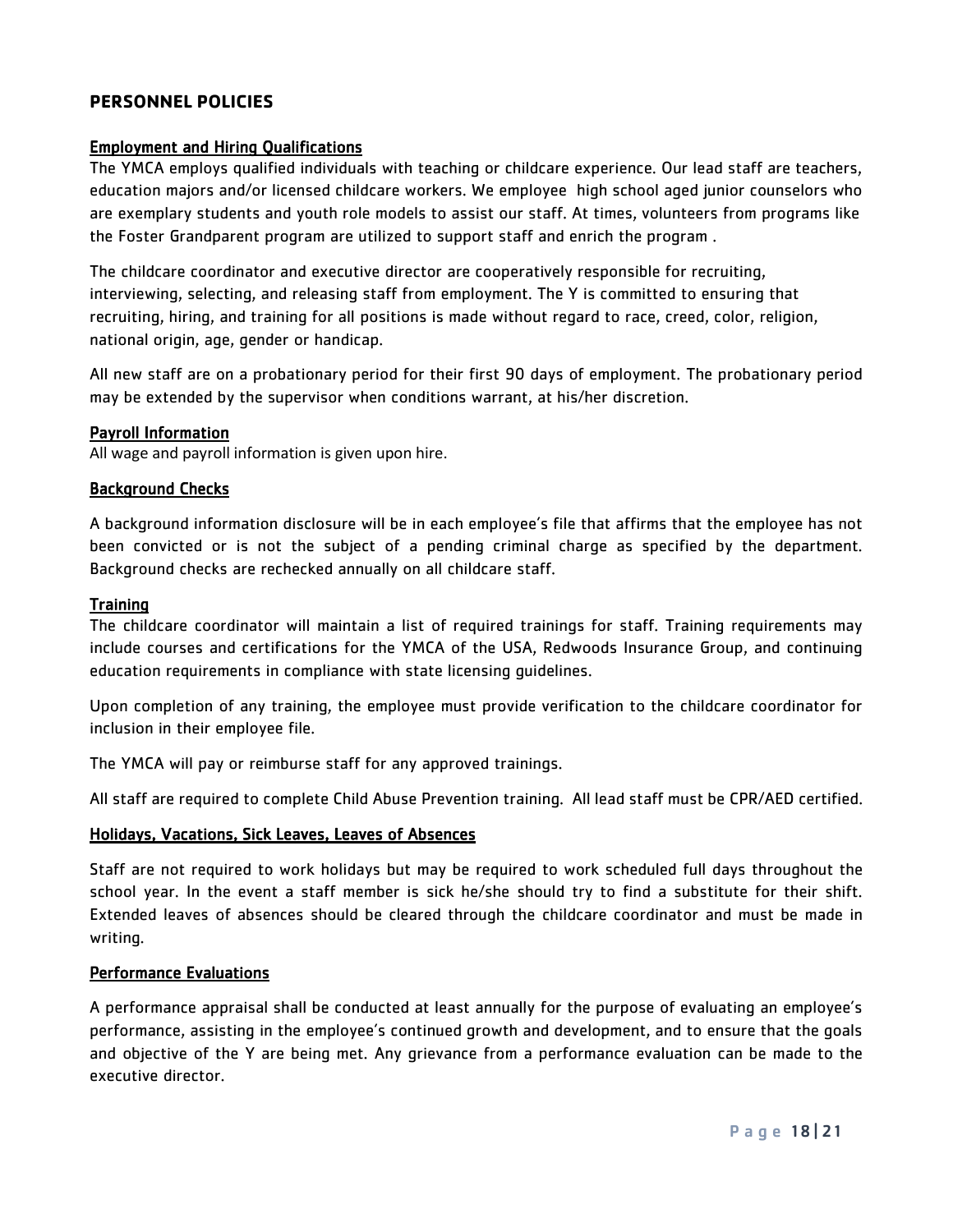# <span id="page-18-0"></span>Termination of Employment

#### <span id="page-18-1"></span>**Resignations**

A written notice of resignation shall be provided to the Y at least two weeks in advance of the date the employee wishes to terminate employment.

#### <span id="page-18-2"></span>Performance Related Terminations

Before an employee is terminated due to performance, each disciplinary action will be followed according to the disciplinary procedure. Each discipline situation is handled on an individual basis, taking into consideration the nature of the violation.

The following actions may occur

- The childcare coordinator will discuss the concern with the staff member.
- If the violation continues to occur, a written warning, signed by the employee and the childcare coordinator, will be placed in the employee's file. Included in this report will be a specific plan of improvement expected and a specific plan of action to be taken if further discipline problems occur.
- Depending on the severity of the work violation, including but not limited to such actions are harming a child or being under the influence of alcohol or illegal drugs, an employee may be released immediately.

Prior to dismissal the employee's supervisor must have made a reasonable effort to resolve the performance deficiency; including provision of written documentation about the deficiency and expectations for improvement to the employee.

Employees shall be given a two-week written notice if their employment is to be terminated due to elimination of the position or a reduction in staff.

#### <span id="page-18-3"></span>Code of Conduct Related Terminations

The YMCA does not require drug screenings but does expects all employees to follow the YMCA's standards of conduct, which includes not being under the influence of any controlled substances while at work.

Employees are required to notify the YMCA no later than the next business day when: the employee has been convicted of a crime, has been or is being investigated by a government agency; has a substantiated governmental finding; or has a professional license denied, revoked, restricted or otherwise limited.

#### <span id="page-18-4"></span>Staff Cell Phone Policy

This policy about cellular phone usage applies to any device that makes or receives phone calls, leaves messages, sends text messages, surfs the Internet, or downloads and allows for the reading of and responding to email.

Personal calls during the work hours interfere with employee productivity, safety and can be distracting to others.

#### When at work and on duty, the use of cell phones is restricted to personal emergencies only.

Emergency phone calls relate to critical quality of life activities, for example, communicating with physicians and medical labs regarding health issues; resolving child care issues; or communicating with a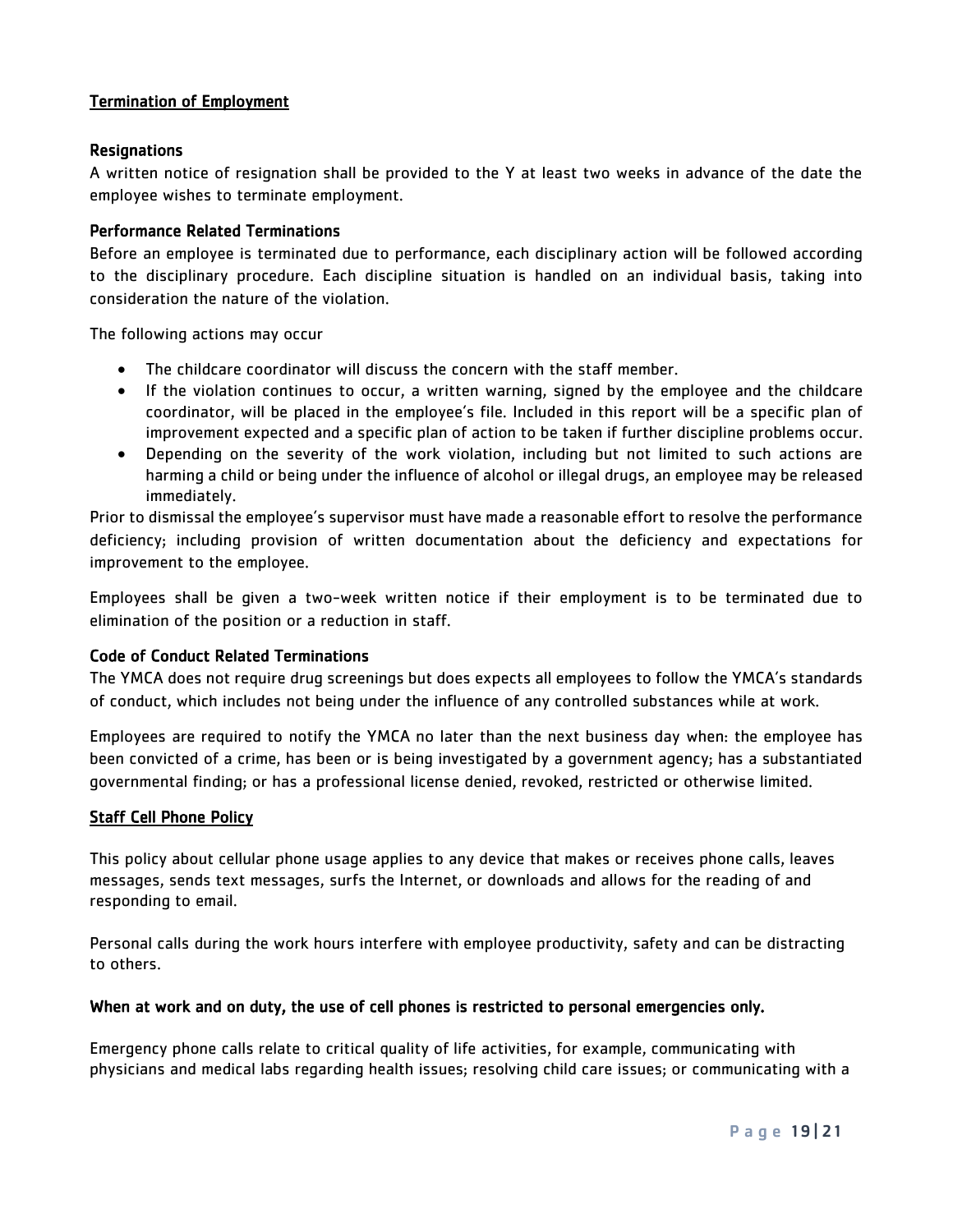mechanic who may be working on your car and needs to talk to you about whether you will allow a certain repair to be made.

### Non-emergency calls relate to any social activities or the use of any social networking sites.

Failure to comply with this policy will result in the following actions:

- 1. Written warning placed in your file
- 2. Suspension for remainder of work day
- 3. Termination

#### <span id="page-19-0"></span>Employee Code of Conduct

Every organization must have basic rules of conduct so that all employees may know, at a minimum, what is expected of them. The following conduct will result in discipline up to and including termination. This list is not exhaustive and discipline, including termination, may be imposed for other unacceptable conduct as determined by the YMCA.

- 1. Mistreatment or gross neglect of fellow employees, members, guests, or YMCA participants.
- 2. Racial or ethnic remarks/attitudes behavior, or sexual harassment in any form toward the public or fellow employees.
- 3. Unsatisfactory work performance or service.
- 4. Damage, loss, or destruction of Association, member's, or employee's property due to willful or careless acts.
- 5. Theft or dishonesty.
- 6. Failure or willful refusal to perform work as directed; insubordination.
- 7. Fighting, swearing, or abusive language while at work.
- 8. Absence without proper notification to supervisor; unexcused absence.
- 9. Excessive absence or tardiness.
- 10. Loafing, or appearing to sleep on the job; inefficient performance of duties, incompetence or neglect of duties.
- 11. Being under the influence of controlled substances, illegal drug or alcohol during work hours or while on YMCA property or program sites at any time; and using, dispensing, distributing, possessing or manufacturing alcohol, controlled substances or illegal drugs on YMCA property or program sites at any time.
- 12. Any action against the employer that threatens the financial position of the Association.
- 13. Falsification of personnel records, including time sheets.
- 14. Violation of any commonly accepted reasonable rules of responsible personal conduct, including inappropriate behavior, threats, speech, attitude or appearance.
- 15. Acceptance of commissions or presents in any form from merchants, purveyors, or others, or in any manner placing himself/herself under obligation to a person with whom the YMCA does business or may be doing business with in the future.
- 16. Smoking in non-designated areas.